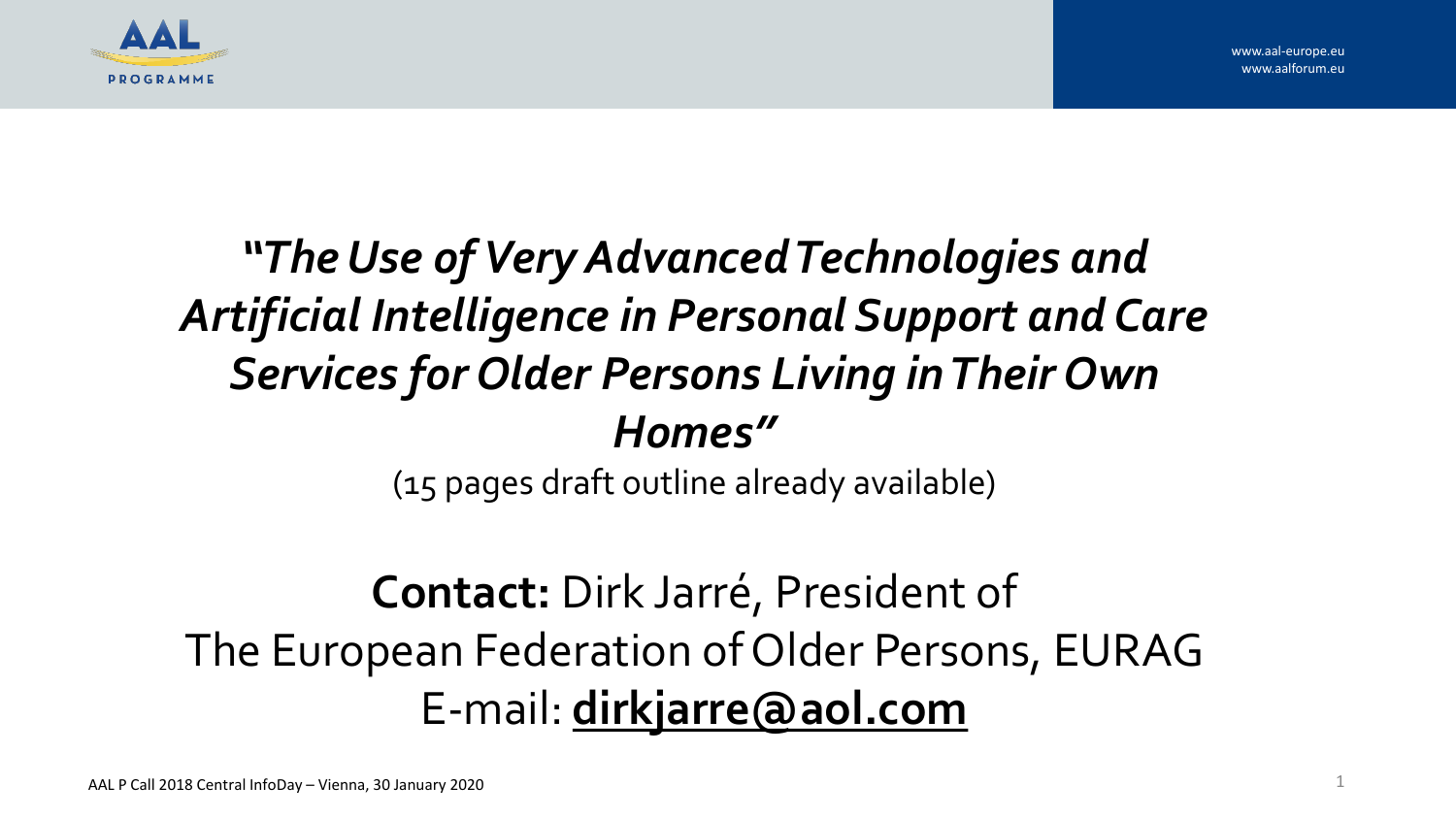



#### Who We Are

EURAG is the oldest transnational non-governmental organisation of and for older persons – created already in 1962 with members in 28 European countries. EURAG voices the needs and capacities of older persons in society. The organisation was a major actor in the EU research project on "Social innovation on active and healthy ageing for sustainable economic growth"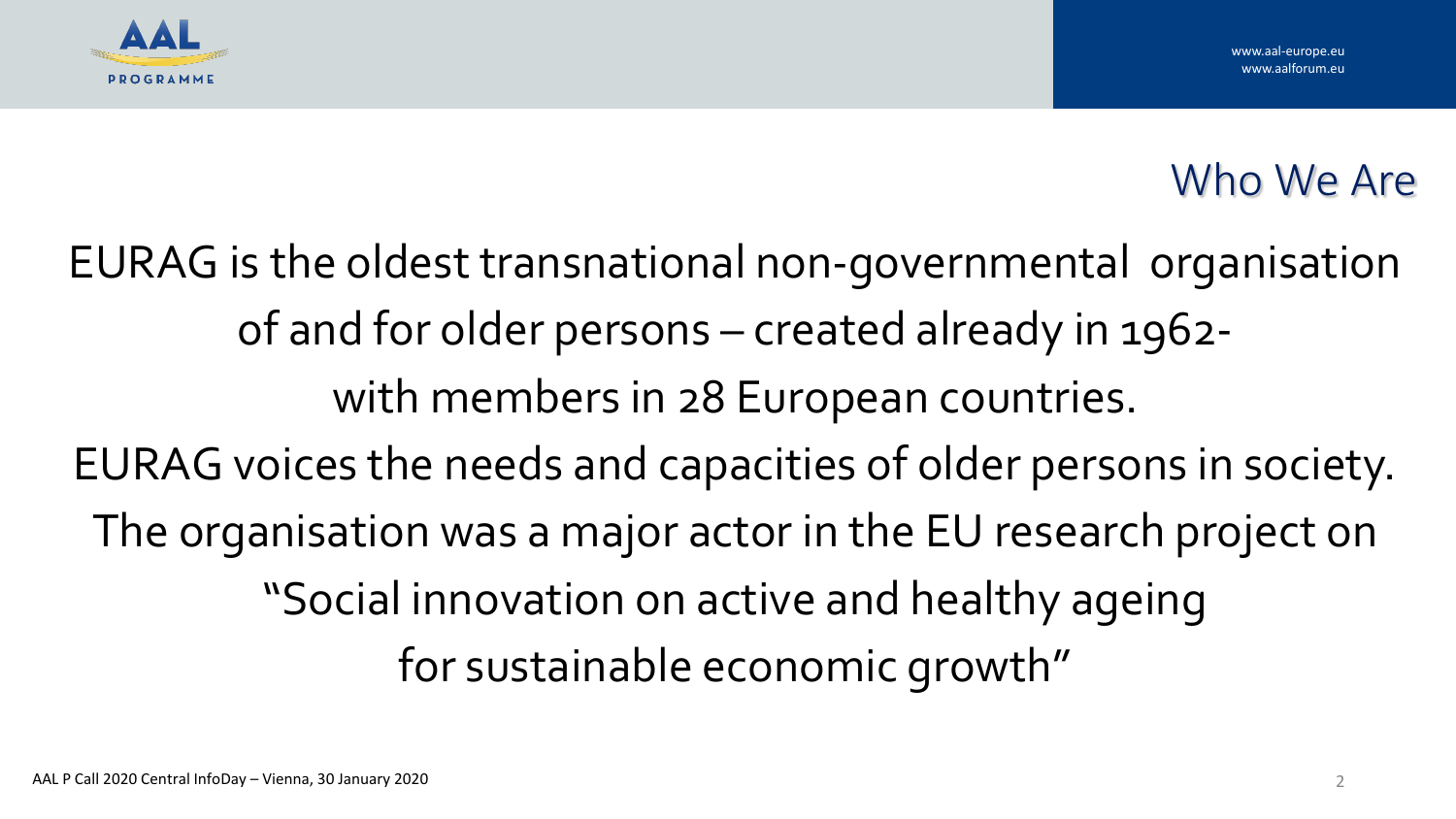



#### Project idea

➢By 2040: 1/3 of Europeans over 65 will be 80 and plus ➢Around 80 % of older persons prefer to age in their home ➢There will be a growing dramatic lack of professional carers ➢Older persons want independence & self-determination ➢Individualised responsive support & care technologies needed ➢Use advanced technologies and artificial intelligence for AAL ➢Not simple mechanical assistance but real support & care ➢Users to be necessarily involved at all stages of creation ➢Artificial intelligence solutions to be applied **intelligently**!